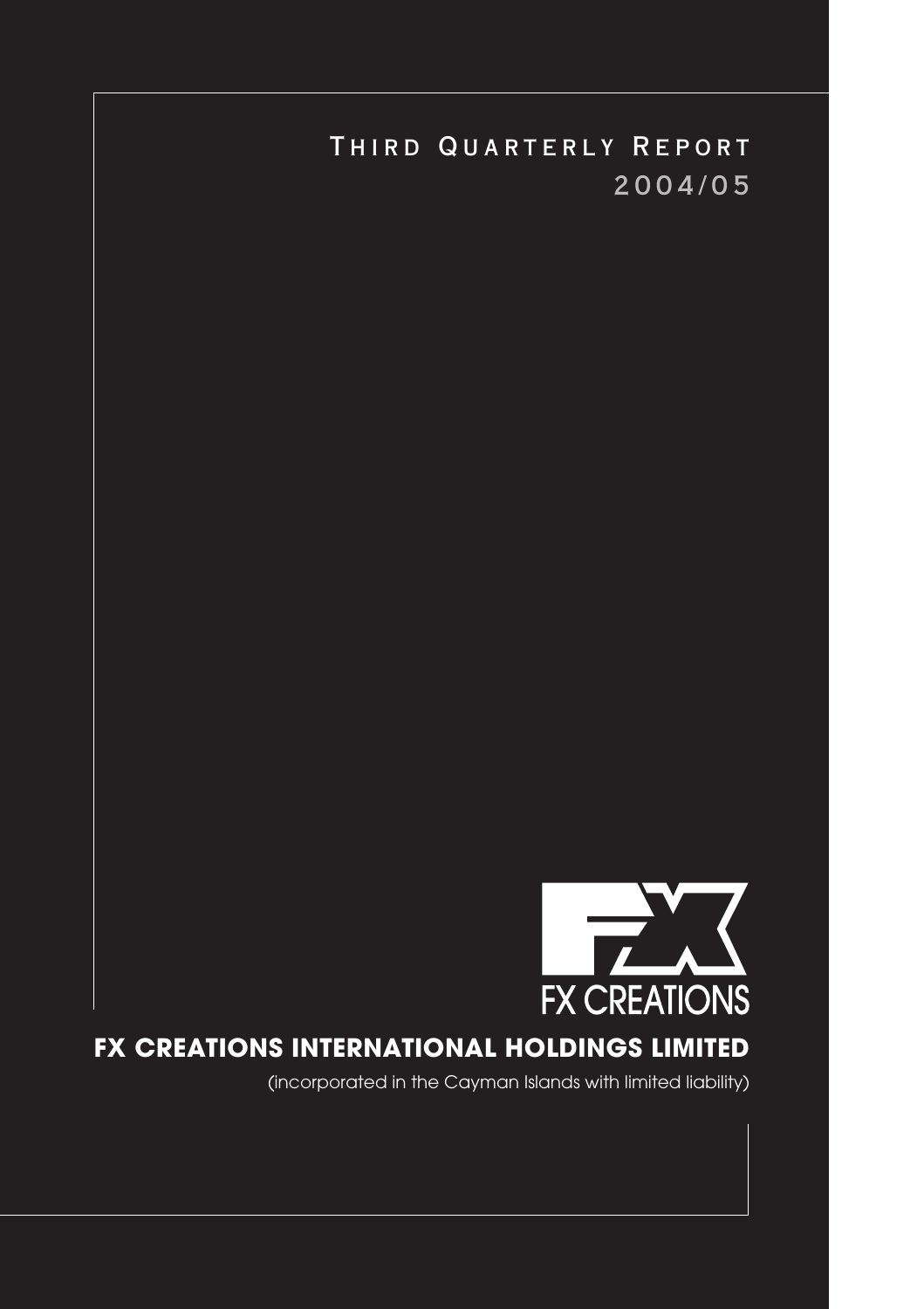# **CHARACTERISTICS OF THE GROWTH ENTERPRISE MARKET (''GEM'') OF THE STOCK EXCHANGE OF HONG KONG LIMITED (THE ''STOCK EXCHANGE'')**

**GEM has been established as a market designed to accommodate companies to which a high investment risk may be attached. In particular, companies may list on GEM with neither a track record of profitability nor any obligation to forecast future profitability. Furthermore, there may be risks arising out of the emerging nature of companies listed on GEM and the business sectors or countries in which the companies operate. Prospective investors should be aware of the potential risks of investing in such companies and should make the decision to invest only after due and careful consideration. The greater risk profile and other characteristics of GEM mean that it is a market more suited to professional and other sophisticated investors.**

**Given the emerging nature of companies listed on GEM, there is a risk that securities traded on GEM may be more susceptible to high market volatility than securities traded on the main board of the Stock Exchange and no assurance is given that there will be a liquid market in the securities traded on GEM.**

**The principal means of information dissemination on GEM is publication on the Internet website operated by the Stock Exchange. Listed companies are not generally required to issue paid announcements in gazetted newspapers. Accordingly, prospective investors should note that they need to have access to the GEM website in order to obtain up-to-date information on GEM-listed issuers.**

*The Stock Exchange takes no responsibility for the contents of this report, makes no representation as to its accuracy or completeness and expressly disclaims any liability whatsoever for any loss howsoever arising from or in reliance upon the whole or any part of the contents of this report.*

*This report, for which the directors of FX Creations International Holdings Limited (the "Company") collectively and individually accept full responsibility, includes particulars given in compliance with the Rules Governing the Listing of Securities on GEM of the Stock Exchange (the ''GEM Listing Rules'') for the purpose of giving information with regard to the Company. The directors of the Company, having made all reasonable enquiries, confirm that, to the best of their knowledge and belief: (1) the information contained in this report is accurate and complete in all material respects and not misleading; (2) there are no other matters the omission of which would make any statement in this report misleading; and (3) all opinions expressed in this report have been arrived at after due and careful consideration and are founded on bases and assumptions that are fair and reasonable.*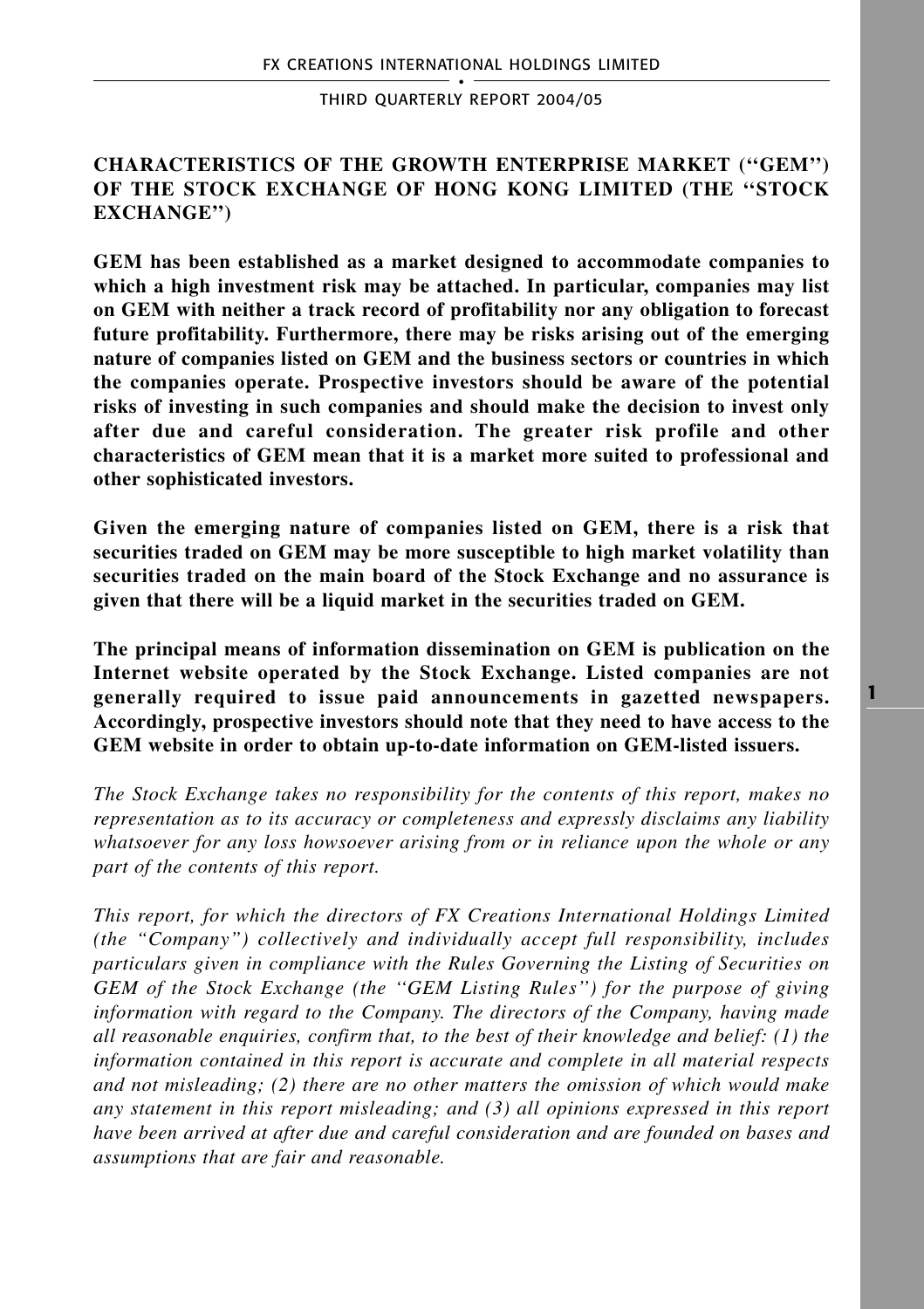# **RESULTS**

The board of directors (the ''Board'') of the Company herein presents the unaudited consolidated results of the Company and its subsidiaries (collectively referred to as the ''Group'') for the three months and nine months ended 31 December 2004 together with the comparative unaudited figures for the corresponding periods in 2003 as follows:

|                                                                                                |                | Nine months ended<br>31 December |                            | Three months ended<br>31 December |                    |
|------------------------------------------------------------------------------------------------|----------------|----------------------------------|----------------------------|-----------------------------------|--------------------|
|                                                                                                | <b>Notes</b>   | 2004<br><b>HK\$'000</b>          | 2003<br>HK\$'000           | 2004<br><b>HK\$'000</b>           | 2003<br>HK\$'000   |
| <b>TURNOVER</b>                                                                                | $\overline{c}$ | 52,875                           | 50,167                     | 18,919                            | 20,933             |
| Cost of goods sold                                                                             |                | (29,982)                         | (27,211)                   | (12, 516)                         | (12, 651)          |
| Gross profit                                                                                   |                | 22,893                           | 22,956                     | 6,403                             | 8,282              |
| Other revenue<br>Selling and distribution costs<br>Administrative expenses                     |                | 476<br>(16, 577)<br>(11, 773)    | 16<br>(13,219)<br>(8, 195) | 93<br>(6,175)<br>(4, 468)         | (4,823)<br>(3,045) |
| (LOSS)/PROFIT FROM<br><b>OPERATING ACTIVITIES</b>                                              |                | (4,981)                          | 1,558                      | (4,147)                           | 414                |
| Finance costs                                                                                  |                | (444)                            | (368)                      | (164)                             | (140)              |
| (LOSS)/PROFIT BEFORE TAX                                                                       |                | (5, 425)                         | 1,190                      | (4, 311)                          | 274                |
| Tax                                                                                            | $\mathfrak{Z}$ | (42)                             | (173)                      | (34)                              | (13)               |
| (LOSS)/PROFIT BEFORE<br><b>MINORITY INTERESTS</b>                                              |                | (5, 467)                         | 1,017                      | (4,345)                           | 261                |
| Minority interest                                                                              |                | (95)                             | 27                         |                                   |                    |
| NET (LOSS)/PROFIT FROM<br>ORDINARY ACTIVITIES<br><b>ATTRIBUTABLE TO</b><br><b>SHAREHOLDERS</b> |                | (5,562)                          | 1,044                      | (4,345)                           | 261                |
| <b>DIVIDEND</b>                                                                                | 5              |                                  |                            |                                   |                    |
| (LOSSES)/EARNINGS<br>PER SHARE                                                                 | $\overline{4}$ |                                  |                            |                                   |                    |
| <b>Basic</b>                                                                                   |                | $HK(1.39)$ cent                  |                            | $HK0.26$ cent $HK(1.09)$ cent     | HK0.07 cent        |
| Diluted                                                                                        |                | N/A                              | N/A                        | N/A                               | N/A                |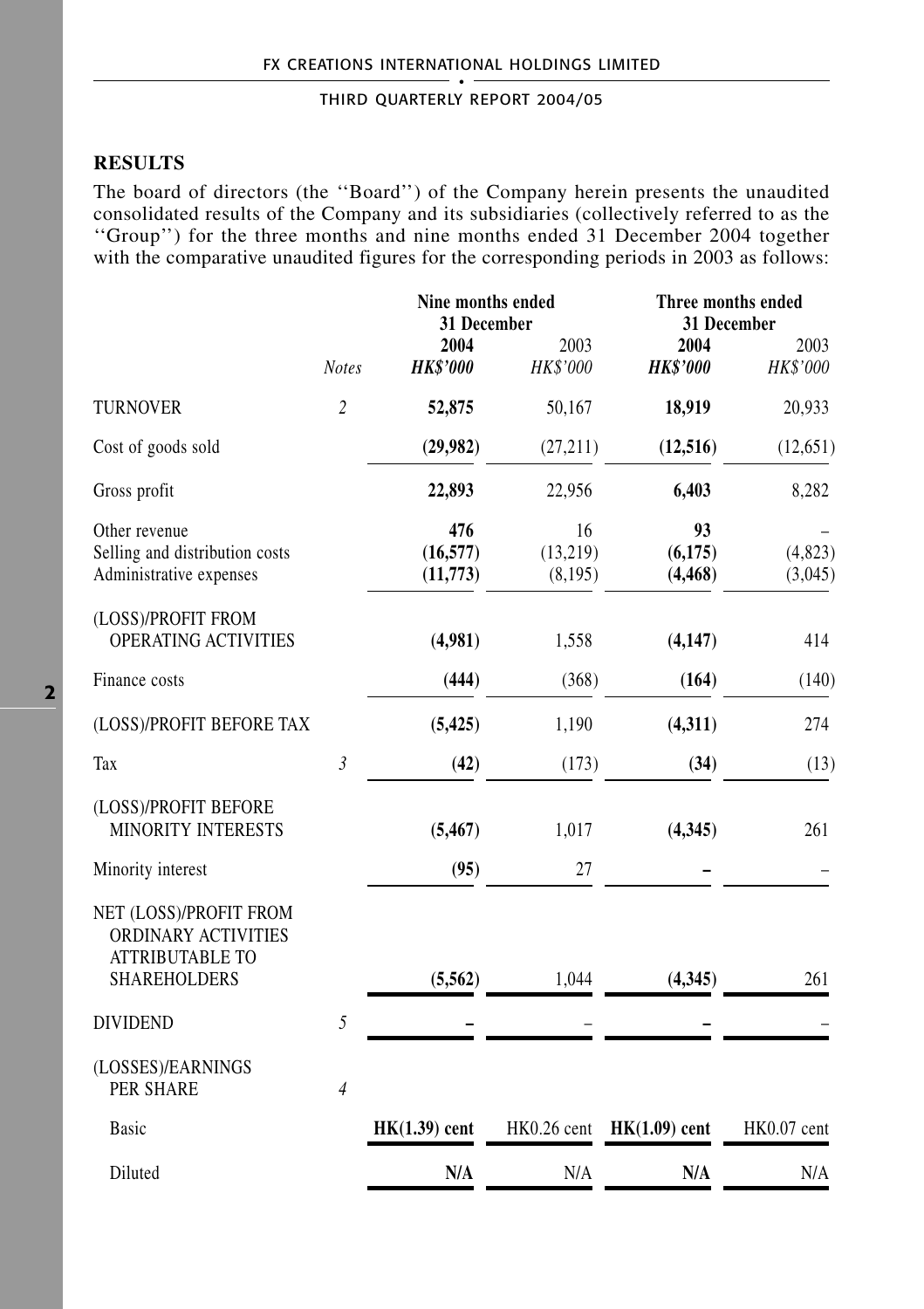*Notes:*

#### **1. BASIS OF PRESENTATION**

The unaudited consolidated results have been prepared under the historical cost convention and in accordance with accounting principles generally accepted in Hong Kong and comply with accounting standards issued by the Hong Kong Institute of Certified Public Accountants. The accounting policies adopted are consistent with those set out in the annual financial statements for the year ended 31 March 2004.

All significant transactions and balances within the Group have been eliminated on consolidation.

### **2. TURNOVER**

Turnover represents the aggregate of the net invoiced value of goods sold, after allowances for returns and trade discounts.

|           | Nine months ended |                 | Three months ended |                 |  |
|-----------|-------------------|-----------------|--------------------|-----------------|--|
|           |                   | 31 December     |                    | 31 December     |  |
|           | 2004              | 2003            | 2004               | 2003            |  |
|           | <b>HK\$'000</b>   | <b>HK\$'000</b> | <b>HK\$'000</b>    | <b>HK\$'000</b> |  |
| Turnover  |                   |                 |                    |                 |  |
| Retail    | 32,358            | 25,749          | 12,500             | 8,867           |  |
| Wholesale | 20,517            | 24,418          | 6,419              | 12,066          |  |
|           | 52,875            | 50,167          | 18,919             | 20,933          |  |

## **3. TAX**

Hong Kong Profits Tax for the three months and nine months ended 31 December 2004 has been provided at the rate of 17.5% (three months and nine months ended 31 December 2003: 17.5%) on the estimated assessable profits arising in Hong Kong during the periods. Taxes on profit assessable in other jurisdictions have been calculated at the rates of tax prevailing in the places in which the Group operates, based on existing legislation, interpretation and practices in respect thereof.

### **4. (LOSSES)/EARNINGS PER SHARE**

The calculation of basic (losses)/earnings per share for the three months and nine months ended 31 December 2004 is based on the unaudited net loss from ordinary activities attributable to shareholders for the three months and nine months ended 31 December 2004 of approximately HK\$4,345,000 and HK\$5,562,000 respectively (unaudited net profit from ordinary activities attributable to shareholders for the three months and nine months ended 31 December 2003: HK\$261,000 and HK\$1,044,000 respectively) and on 400,000,000 shares in issue during the three months and nine months ended 31 December 2004 (three months and nine months ended 31 December 2003: 400,000,000 shares).

Diluted (losses)/earnings per share for the three months and nine months ended 31 December 2003 and 2004 have not been disclosed as no diluting events existed during those periods.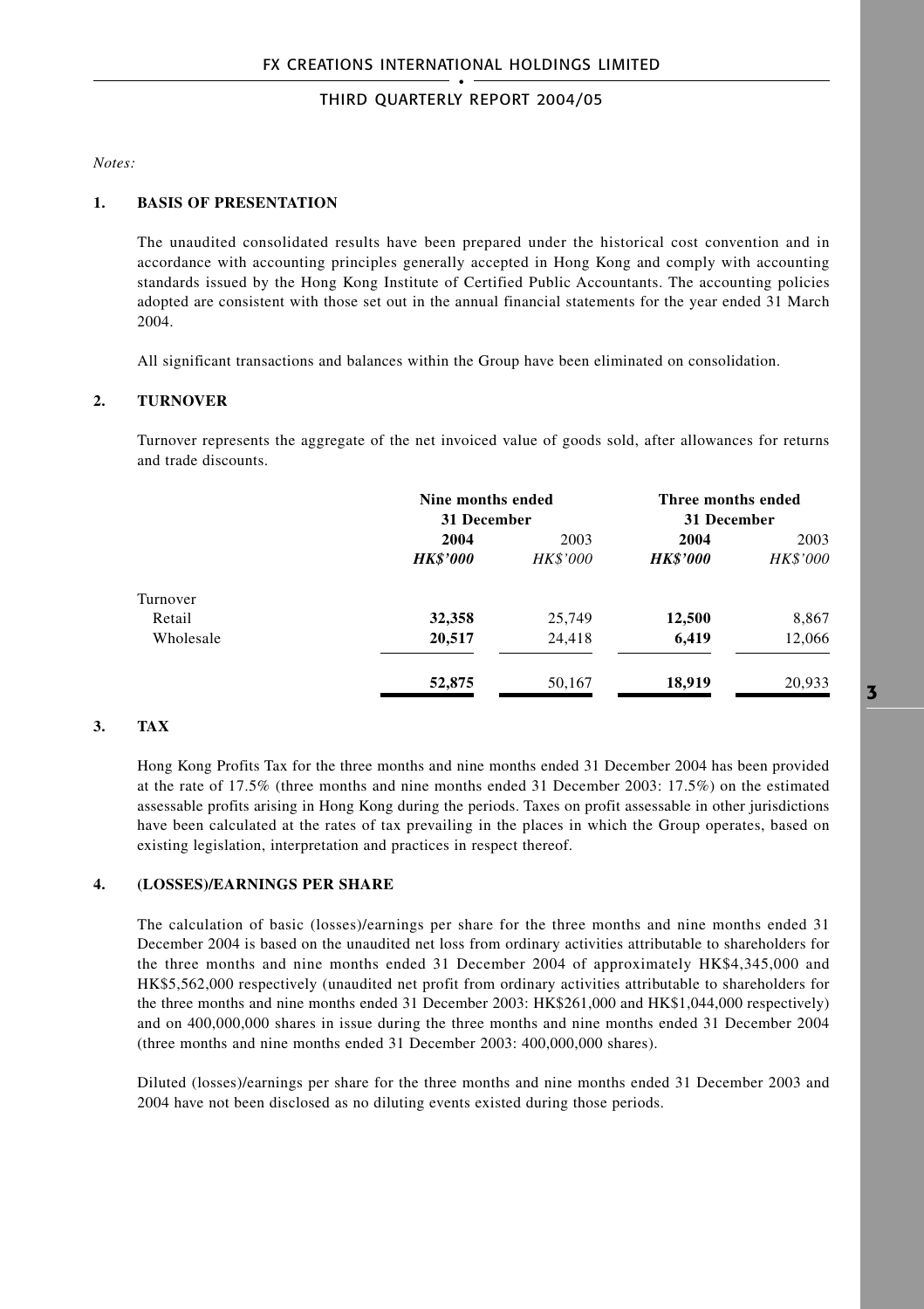## **5. DIVIDEND**

The Board does not recommend the payment of an interim dividend for the three months and nine months ended 31 December 2004 (three months and nine months ended 31 December 2003: Nil).

## **6. RESERVES**

|                           | <b>Share</b><br>premium<br><b>HK\$'000</b> | <b>Retained</b><br>earnings<br><b>HK\$'000</b> | Total<br>HK\$'000 |
|---------------------------|--------------------------------------------|------------------------------------------------|-------------------|
| At 1 April 2003           | 13,703                                     | 3,398                                          | 17,101            |
| Net profit for the period |                                            | 783                                            | 783               |
| At 30 September 2003      | 13,703                                     | 4,181                                          | 17,884            |
| Net profit for the period |                                            | 261                                            | 261               |
| At 31 December 2003       | 13,703                                     | 4,442                                          | 18,145            |
| At 1 April 2004           | 13,703                                     | 4,149                                          | 17,852            |
| Net loss for the period   |                                            | (1,217)                                        | (1, 217)          |
| At 30 September 2004      | 13,703                                     | 2,932                                          | 16,635            |
| Net loss for the period   |                                            | (4,345)                                        | (4, 345)          |
| At 31 December 2004       | 13,703                                     | (1, 413)                                       | 12,290            |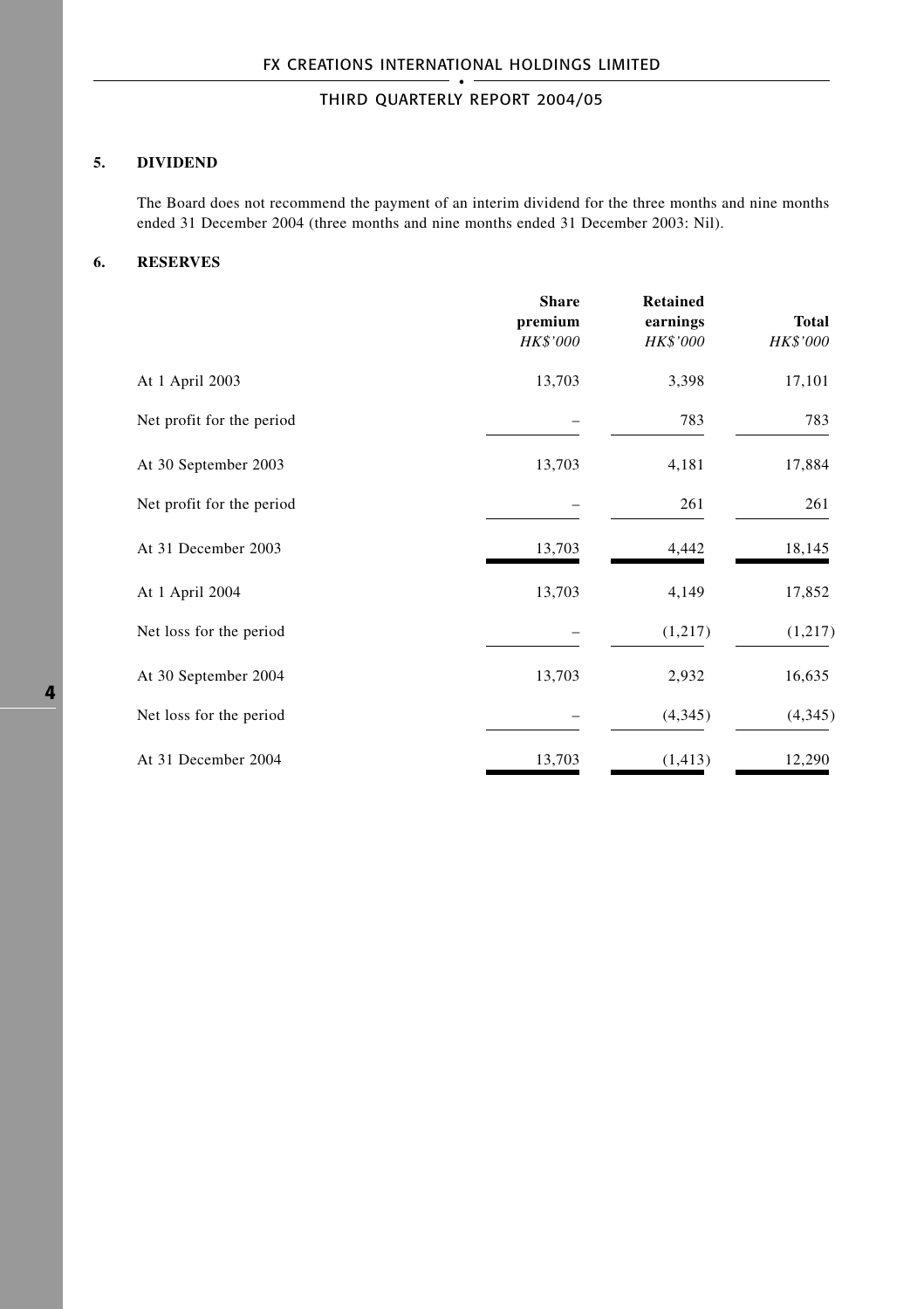## **FINANCIAL REVIEW**

During the nine months ended 31 December 2004, the Group recorded a turnover of approximately HK\$52.9 million (nine months ended 31 December 2003: approximately HK\$50.2 million), an increase of approximately 5% as compared to the corresponding period in previous year. The turnover for the nine months ended 31 December 2004 comprised retail sales and wholesale sales which accounted for approximately 61% and 39% (nine months ended 31 December 2003: approximately 51% and 49%) of the total turnover respectively.

During the nine months ended 31 December 2004, the Group recorded an increase in retail sales by approximately 26%, but a decrease in wholesale sales by approximately 16% compared to the corresponding period in previous year. The Group also recorded an increase in retail sales of approximately 41% in the three months ended 31 December 2004 from the corresponding period in previous year and a decrease of wholesale sales of approximately 47% in the same periods. The increase in retail sales was mainly attributed to the Group having more retail outlets as compared to the corresponding periods in previous years. The decrease in wholesale sales was due to lower orders from existing customers.

The gross profit margin decreased to approximately 43% from approximately 46% in the corresponding period in previous year. The decrease was mainly attributable to intense competition in the retail and wholesale sectors which resulted in lower gross profit margin.

The net loss attributable to shareholders for the nine months ended 31 December 2004 amounted to approximately HK\$5.6 million (nine months ended 31 December 2003: net profit of approximately HK\$1 million). The decrease was attributable to the decrease in gross profit margin and increase in the selling and distribution costs and administrative expenses. Selling and distribution costs increased by approximately 25% from corresponding period in previous year due mainly to the increase in rental as the Group has more retail shops, advertising expenses and sales staff's salaries and commissions due to increase in manpower. Administrative expenses increased by approximately 44% from corresponding period in previous year due mainly to the increase in depreciation costs for additional fixed assets and loss on disposal of fixed assets during the three months ended 31 December 2004.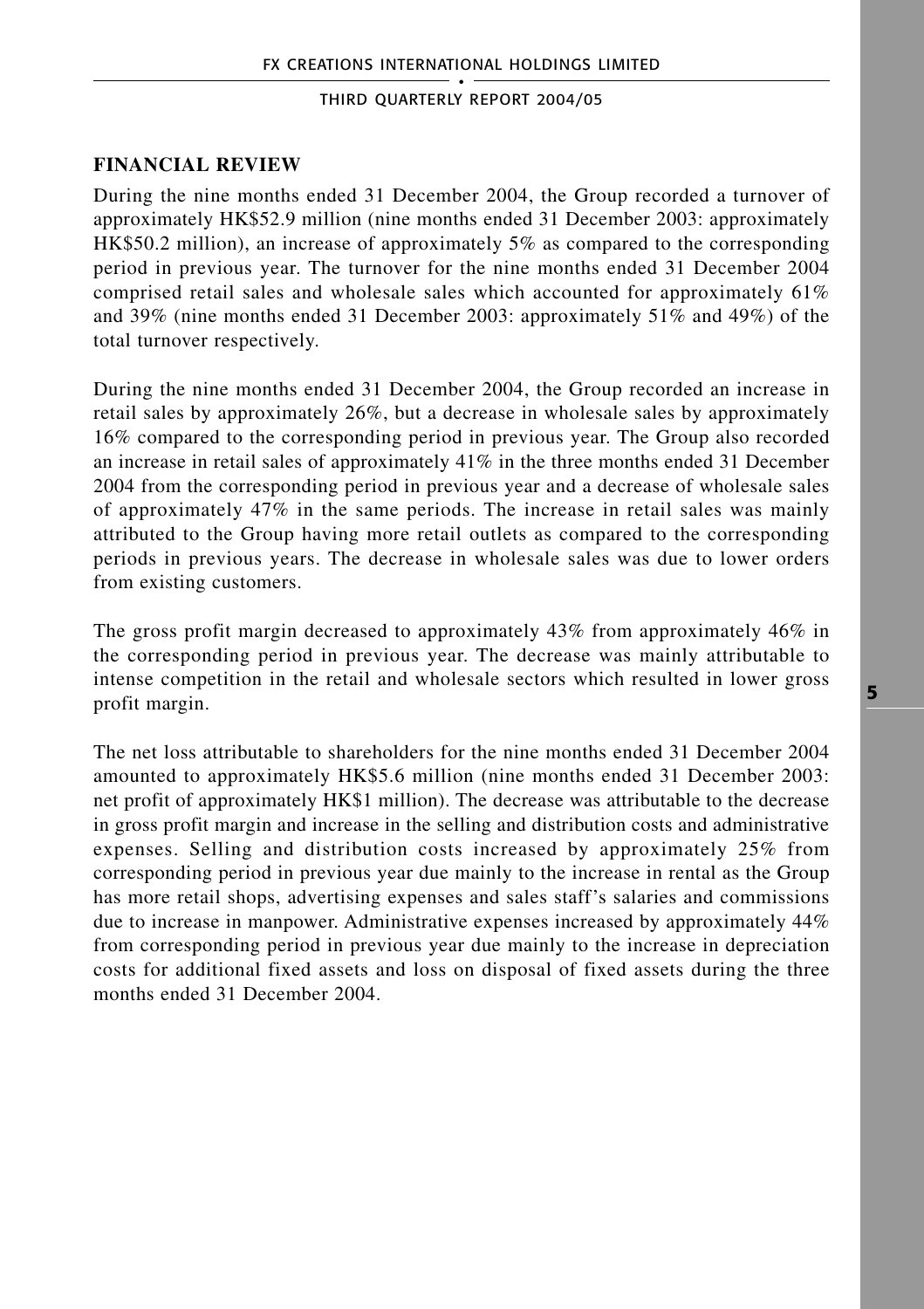# **BUSINESS REVIEW AND PROSPECTS General**

The Group is principally engaged in retail sales and wholesales of bags and accessories under its FX CREATIONS brandname. The bags sold by the Group consist principally of business bags, sports bags, backpacks, handbags and wallets. The accessories sold by the Group include belts, watches, spectacles and umbrellas. Other brandnames of the Group include **USU**, **Annvu** and **Astro Boy**.

The Group also sells its products to agents and distributors for distribution and resale in the People's Republic of China, Taiwan, Singapore, Malaysia, Indonesia, Thailand, Australia, New Zealand, Korea, Japan and Europe markets.

## **Business Review**

During the three months ended 31 December 2004, the Group has four new retail outlets, two in Hong Kong and two in Taiwan.

The Group continued to identify potential new agents in new areas but none was identified in the three months ended 31 December 2004.

During the three months ended 31 December 2004, the Group recorded an increase in turnover which has not increased in line with the increase in the various operating expenses and as a result of that, net losses were recorded. The Group will implement various costs control measures in order to achieve a profitable business.

The Group continued to conduct various advertising campaigns such as bill boards, brochures and road shows to promote the Group's profile and the FX CREATIONS members club.

## **Prospects**

The Group is optimistic of the prospects of its business and will continue to capture the spending from the increased number of tourists in Hong Kong by broadening its product base in introducing more new innovative designs and products with various promotion strategies, and at the meantime, implement various costs control measures.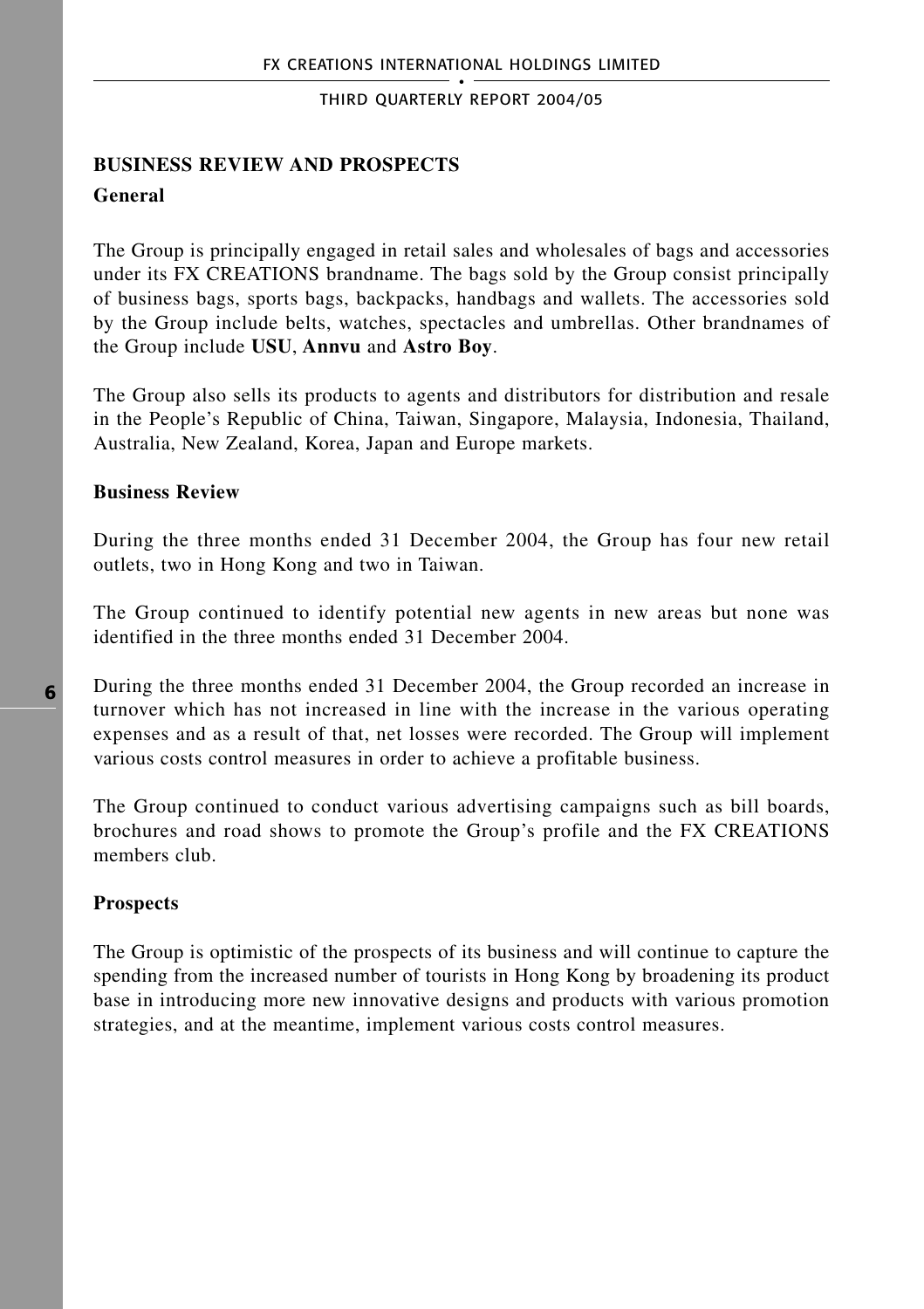## **DIRECTORS' INTERESTS IN SHARES**

As at 31 December 2004, the interests and short positions of the directors of the Company in the shares, underlying shares and debentures of the Company or any of its associated corporations (within the meaning of Part XV of the Securities and Futures Ordinance (Cap. 571, Laws of Hong Kong) ("SFO")) which were required to be notified to the Company and the Stock Exchange pursuant to Divisions 7 and 8 of Part XV of the SFO (including interests or short positions which they were taken or deemed to have under such provisions of the SFO) or as recorded in the register required to be kept by the Company under Section 352 of the SFO or otherwise notified to the Company and the Stock Exchange pursuant to the required standard of dealings by directors as referred to in Rule 5.46 of the GEM Listing Rules, were as follows:

|                      |             | Type of interest | Number of issued<br>ordinary shares held |
|----------------------|-------------|------------------|------------------------------------------|
| Mr. Ng Pak To, Petto | <b>Note</b> | Corporate        | 280,000,000                              |

*Note:* These shares represent a 70% equity interest in the Company and are held by Wise New Management Limited ("WNML"). The issued share capital of WNML is beneficially owned by Cashtram Associates Limited as to 45%, FX Creations (Holding) Inc. as to 30% and Forge Smart Investments Limited as to 25%. The issued share capital of Cashtram Associates Limited is owned as to 40%, 30%, 20% and 10% by Mr. Ng Pak To, Petto, Mr. Ho Kai Chung, David, Madam Ho Pui Lai and Mr. Tan Yu, Wally, respectively. Madam Ho Pui Lai is the wife of Mr. Ng Pak To, Petto. The issued share capital of FX Creations (Holding) Inc. is wholly owned by Mr. Wong Wai Shan. The issued share capital of Forge Smart Investments Limited is wholly owned by Mr. Ng Pak To, Petto.

Save as disclosed above, as at 31 December 2004, none of the directors had any other interests or short positions in any shares, underlying shares or debentures of the Company or any of its associated corporation (within the meaning of Part XV of the SFO) which were required to be notified to the Company and the Stock Exchange pursuant to Divisions 7 and 8 of Part XV of the SFO (including interests or short positions which they were taken or deemed to have under such provisions of the SFO), or which were required to be recorded in the register kept by the Company under Section 352 of the SFO or otherwise notified to the Company and the Stock Exchange pursuant to Rule 5.46 of the GEM Listing Rules.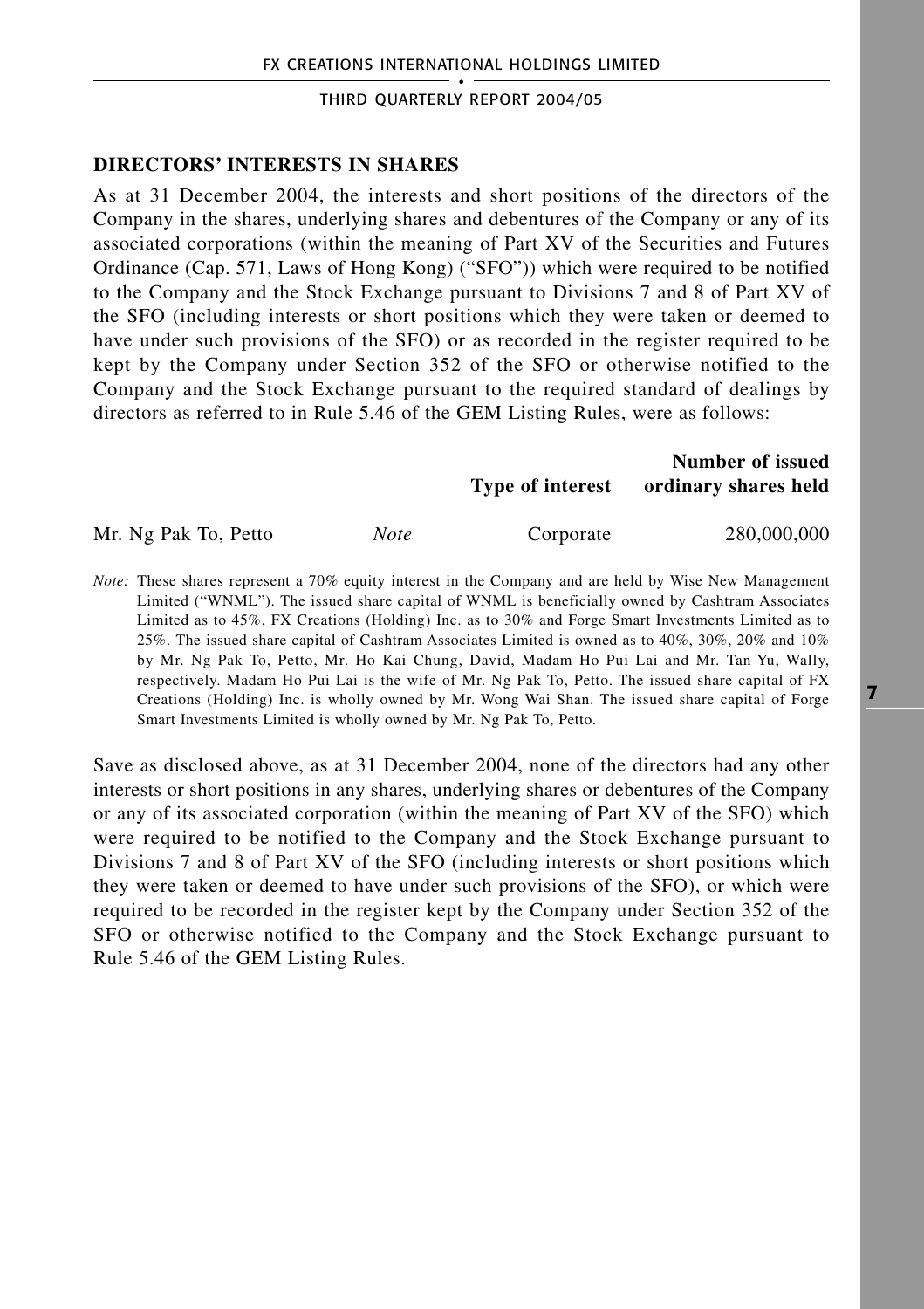## **SUBSTANTIAL SHAREHOLDERS' INTERESTS IN SHARES**

As at 31 December 2004, other than the interests of certain directors as disclosed under the section headed "Directors' interests in shares" above, the interests and short positions of persons in the shares and underlying shares of the Company which would fall to be disclosed to the Company under the provisions of Divisions 2 and 3 of Part XV of the SFO or, who is, directly or indirectly, interested in 10% or more of the nominal value of any class of share capital carrying rights to vote in all circumstances at general meetings of any other members of the Group, or substantial shareholders as recorded in the register of substantial shareholder required to be kept by the Company under Section 336 of the SFO were as follow:

|                             |             | Number of<br>shares held | Percentage<br>of holding |
|-----------------------------|-------------|--------------------------|--------------------------|
| WNML.                       | <b>Note</b> | 280,000,000              | 70%                      |
| Cashtram Associates Limited | <i>Note</i> | 280,000,000              | 70%                      |

*Note:* The details are disclosed under the section headed "Directors' interests in shares" above.

Save as disclosed above, as at 31 December 2004, the directors of the Company were not aware of any other person (other than the directors of the Company) who had an interest or short position in the shares or underlying shares of the Company which would fall to be disclosed to the Company under the provisions of Divisions 2 and 3 of Part XV of the SFO or, who is, directly or indirectly, interested in 10% or more of the nominal value of any class of share capital carrying rights to vote in all circumstances at general meetings of any other members of the Group, or any other substantial shareholders whose interests or short positions were recorded in the register required to be kept by the Company under Section 336 of the SFO.

## **SHARE OPTION SCHEME**

The Company operates a share option scheme (the ''Scheme'') for the purpose of recognising significant contributions of specified participants including the employees of the Group to the growth of the Group, by rewarding them with opportunities to obtain an ownership interest in the Company and to further motivate and give an incentive to these persons to continue to contribute to the Group's long term success and prosperity. The Scheme became effective on 21 May 2002 and, unless otherwise cancelled or amended, will remain in force for ten years from that date.

As at 31 December 2004, no share options have been granted under the Scheme.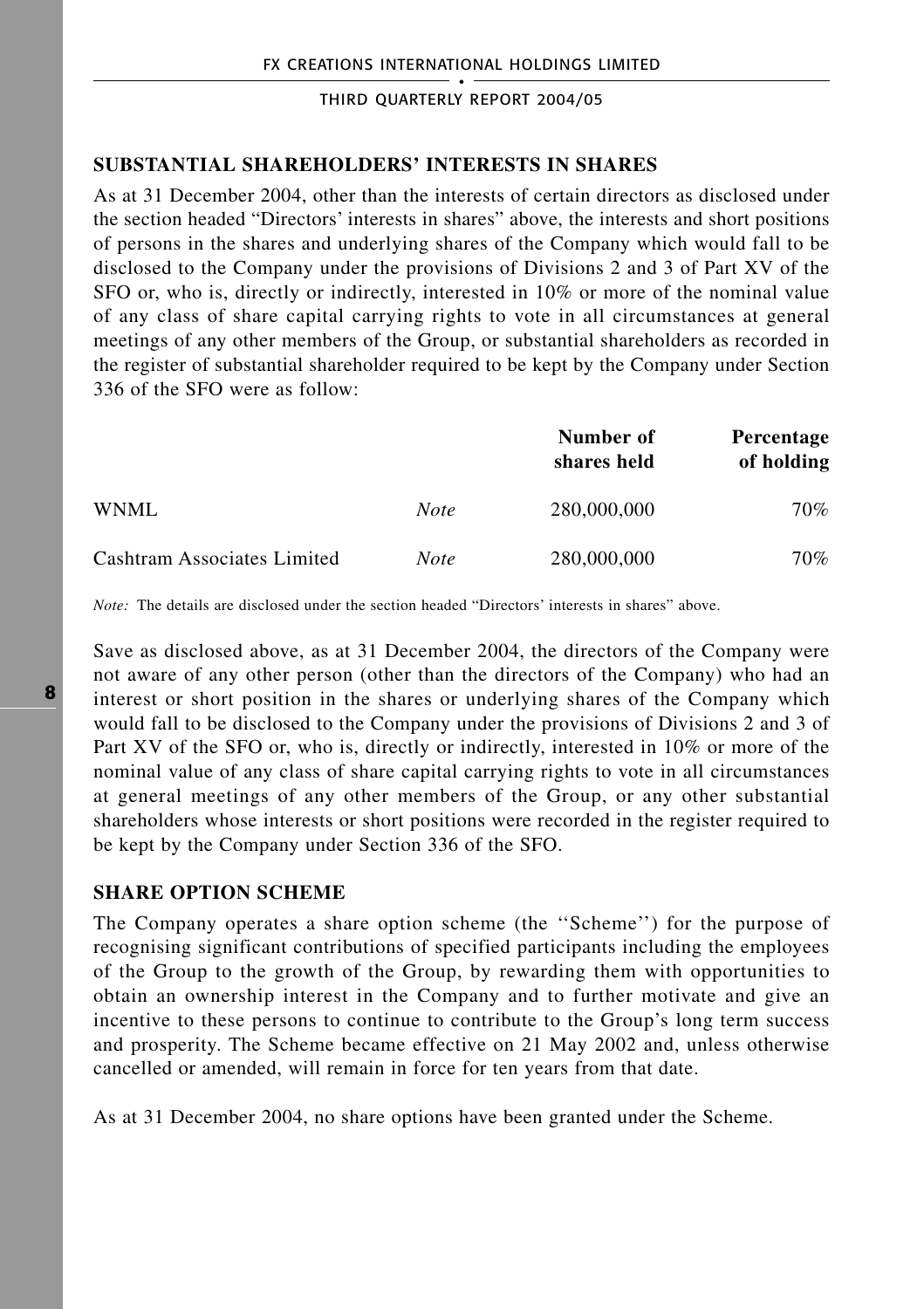# **DIRECTORS' RIGHTS TO ACQUIRE SHARES OR SECURITIES**

Apart from as disclosed under the heading "Directors' interests in shares" above, at no time since the incorporation of the Company were rights to acquire benefits by means of the acquisition of shares in or debentures of the Company or of any other body corporate granted to any directors or their respective spouse or children under 18 years of age, or were any such rights exercised by them; or was the Company, its holding company or any of its subsidiaries a party to any arrangements to enable the directors, their respective spouse or children under 18 years of age to acquire such rights in the Company or any other body corporate.

# **PURCHASE, REDEMPTION OR SALES OF THE LISTED SECURITIES OF THE COMPANY**

Since the listing of the Company's shares on GEM on 21 May 2002, neither the Company, nor any of its subsidiaries has purchased, redeemed or sold any of the Company's listed shares.

# **COMPETING INTERESTS**

As at 31 December 2004, none of the directors, the management shareholders of the Company and their respective associates (as defined in the GEM Listing Rules) had any interest in a business which causes or may cause a significant competition with the business of the Group and any other conflicts of interest which any such person has or may have with the Group.

# **INTEREST OF SPONSOR**

As at 31 December 2004, Kingston Corporate Finance Limited (the ''Sponsor''), its directors, employees or associates did not have any interest in the securities of the Company or of any members of the Group, or have any right to subscribe for or to nominate persons to subscribe for the securities of the Company or of any members of the Group.

Pursuant to the sponsor agreement entered into between the Company and the Sponsor, the Sponsor received, and will receive, fees for acting as the Company's retained sponsor for the period from 21 May 2002 to 31 March 2005.

# **COMPLIANCE WITH RULES 5.34 TO 5.45 OF THE GEM LISTING RULES**

During the nine months ended 31 December 2004, the Company has complied with the Board practices and procedures as set out in Rules 5.34 to 5.45 of the GEM Listing Rules.